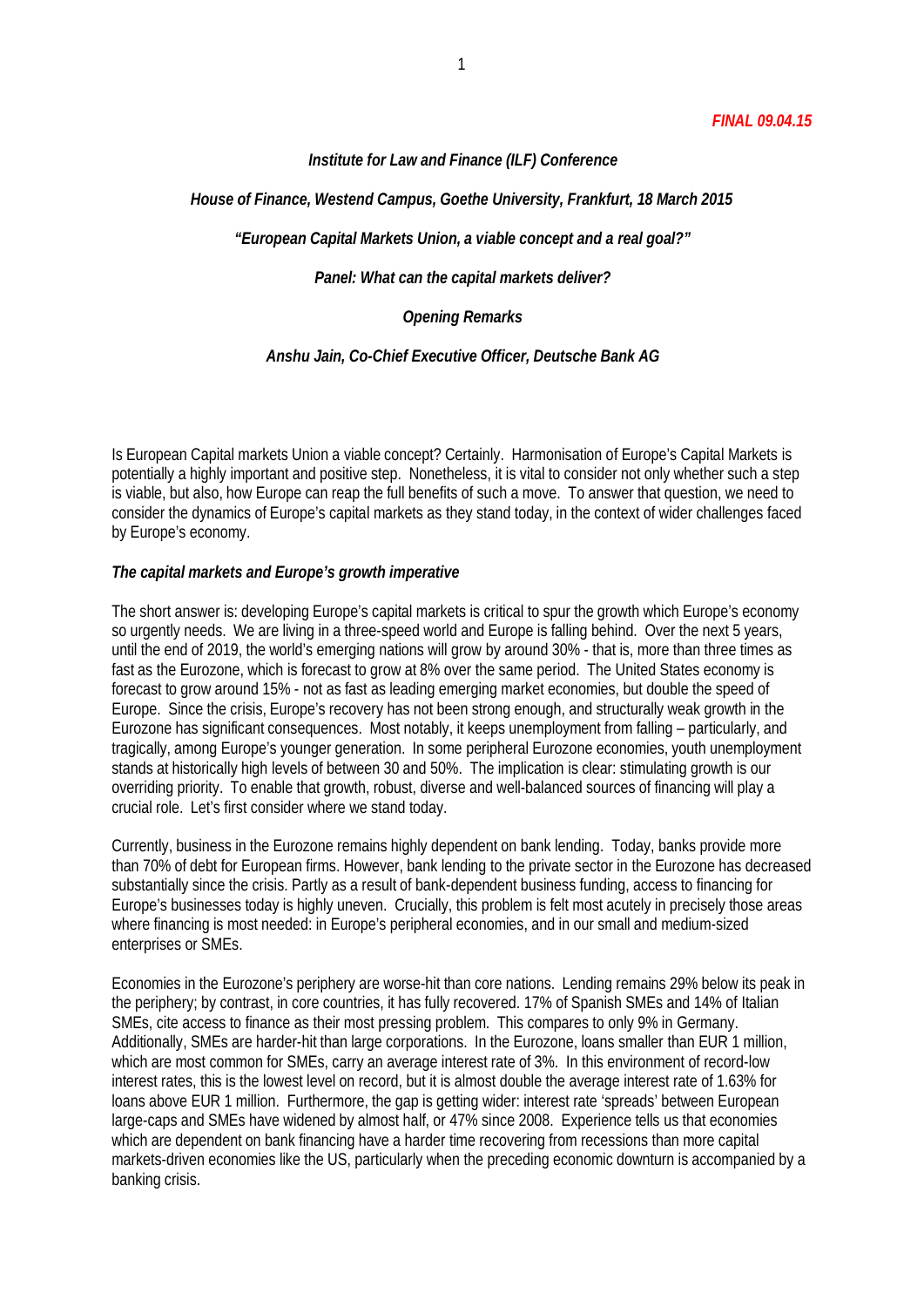To return to a path of sustainable growth, companies in the Eurozone, especially SMEs, need access to financing. However, in the post-crisis world, it is unlikely that the financing needs of Europe's economic recovery can be met by bank financing alone. On the contrary, traditional bank lending will likely remain constrained as banks continue to repair their balance sheets and meet the demands of new regulation on capital adequacy. The implication is clear: in order to overcome potential financing constraints, Europe's economy needs to reduce its traditional dependence on bank financing and deepen its capital markets. To assess the prospects for this development, we need first to ask: *where do Europe's capital markets stand today?*

#### *Europe's capital markets: significant scope for development*

Today, capital markets in Europe are underdeveloped, especially in comparison to the US - even allowing for the fact that the Eurozone economy, at around \$12.9 trillion, is smaller than that of the US (\$16.8 trillion). Europe's capital markets are considerably smaller than their US counterparts. Eurozone equity market capitalisation, at around \$ 7.5 trillion, is a third the size of US equity markets at. \$22.3 trillion. The Eurozone debt market, at around \$22.5 trillion, is smaller by a third than the US at \$37 trillion. The Eurozone market for asset backed securities, or ABS, excluding mortgage-backed securities, was already small compared to the US and has shrunk significantly since the crisis. Today, at \$646 billion, it is barely half the size of the \$1.3 trillion US market.

There are several reasons for the difference. In the case of securitization markets, structural factors play a role. The US market for mortgage-backed securities, or MBS, dwarfs its European equivalent, primarily because an implicit 'government guarantee' via Fannie Mae and Freddie Mac creates conditions for a securitization market which now covers some \$9 trillion in assets and accounts for around 90% of all US securitization *(Source: SIFMA).* By contrast, in Europe, mortgages remain on bank balance sheets to a far greater extent. In addition, the US asset-backed securities market enjoys far greater availability of underlying assets eligible for securitization, such as student loans and automobile loans. This segment is virtually non-existent in Europe, compounded by regulatory constraints on demand in a key investor segment – insurers, who have reduced ABS holdings.

In equity markets, cultural and historical differences partly explain the gap between the Eurozone and the US. Europe does not have an equity culture comparable to the US, partly because, as America industrialised, its banking system remained relatively small as capital markets expanded. That difference is important to this day. In 2014, US companies excluding financial institutions raised around \$150 billion in IPOs and additional offerings - nearly double the amount raised by their Eurozone counterparts. Furthermore, whilst European stocks are up around 15% this year, market participants are in large measure institutions and foreign investors – so a substantial proportion of the wealth created by market performance does not flow through to Europe's retail savers and investors.

#### *Potential areas of focus*

In other words; significant scope exists to develop and deepen Europe's capital markets. In considering how we can achieve this, I believe several tools are available to us. Let me focus on two areas which are particularly important in the short term: strengthening the securitization market and access to capital markets for SMEs.

Turning first to securitization; we have just discussed how the size of Europe's ABS market remains significantly below its potential. Developing this market would help make the corporate loan market more liquid, spread risks more widely across investors and provide a vehicle for the ECB to support corporate lending. Policy makers could do much to overcome structural hurdles to the growth of this market – for example, by reducing lower capital charges for securitization. Here, differences are significant. AAA senior securitization, for example, carries a risk weight of 11% and AAA mezzanine securitization a risk weight of 63%; this compares to risk weights for covered bonds of just 4% and for corporate bonds of 5%. In this regard, US banks, and thus issuers, enjoy competitive advantages: US banks benefit from lower risk weightings for securitization and are precluded by Dodd-Frank from using external rating agencies, and thus use a less onerous 'Simplified Supervisory Formula Approach'. By contrast, European credit rating agency requirements make it more expensive to issue structured finance assets.